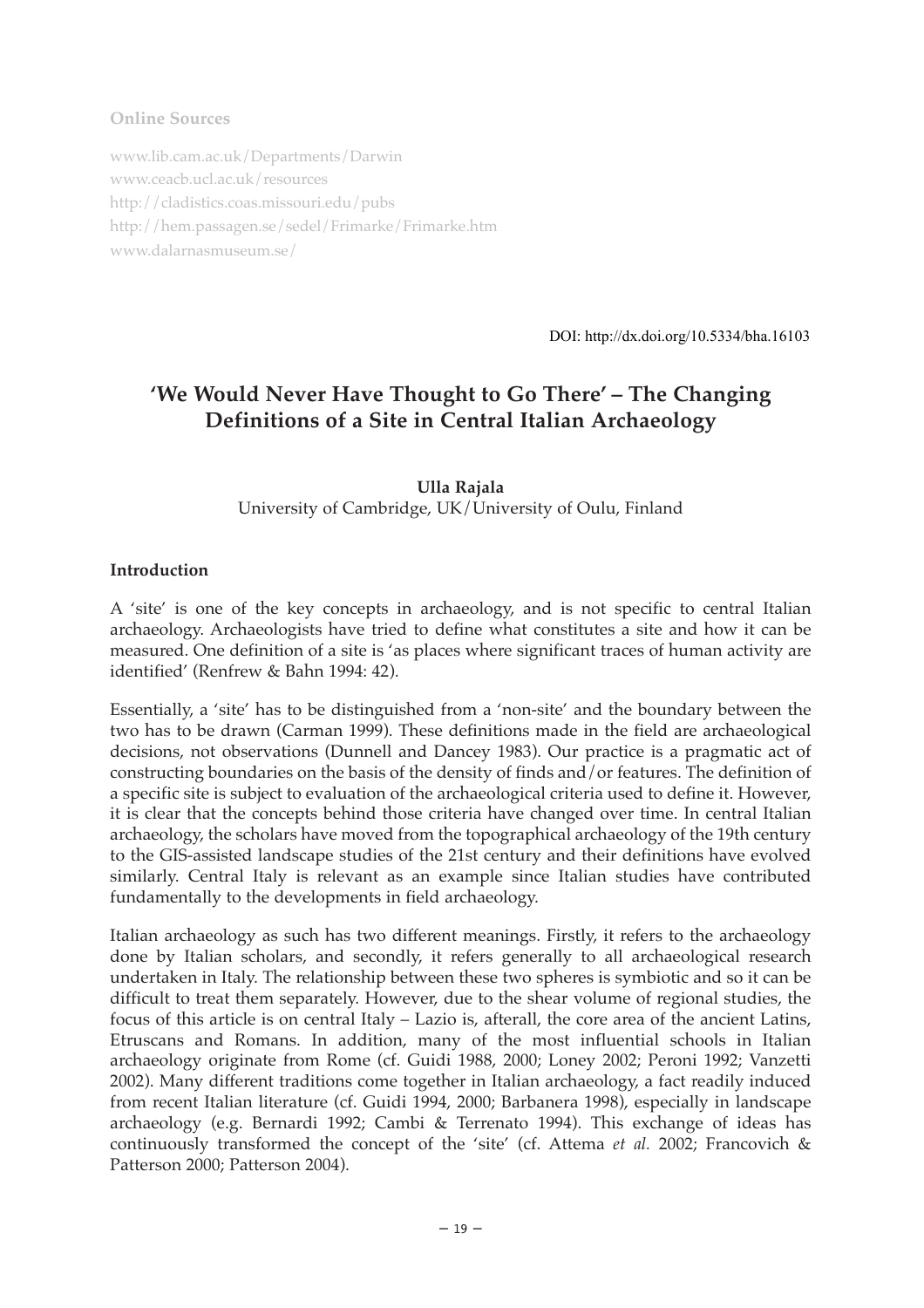#### **Places in the Sun – The Beginning of the Topographical Archaeology**

Italy is one of the birth places of modern archaeology (cf. Barbanera 2000). Italy has been important not only for classical archaeology but also for the development of landscape archaeology, where the work of the early topographers discussed here, has an important place. The way Dennis, Canina, Gell and Nibby were working is not dissimilar to modern surveying. Their approach is now considered 'old-fashioned' but their discoveries are still counted as archaeological 'sites'. Like modern-day cultural heritage managers, Gell and Nibby were aspiring to create an archaeological map of Rome and its environs. Their project resulted with the books *Analisi storico-topografico-antiquaria della carta de dintorni di Roma* (Nibby 1837) and *The Topography of Rome and Its Vicinity* (Gell 1846). These volumes were closely followed by *The Cities and Cemeteries of Etruria* (Dennis 1848), although the latter was considered to be an antiquarian travel guide.

In these publications, 'sites' exist only in relation to a town, past or present. Nibby and Gell were cataloguing places in alphabetical order, in the tradition of the encyclopaedists. For Dennis, the defining principal was the order of twelve city states of ancient Etruria. All these sites presented were monuments connected to a central place. As monuments, they were clearly definable: visible ruins, with entities like walls, chamber tombs or ancient road cuttings. A typical site tended to be Etruscan or Roman (Rajala *et al.* 1999); prehistoric sites were not of interest to classical scholars in search of the patrimony of civilisations. This concept of a site was qualitative, defined by tangible structures. This concentration on centres and structures is understandable as the topographers were guided and inspired by ancient authors. Literature defined what was important, so much so that sometimes the sites of which nothing remained were counted.

These monuments lay in a well-defined landscape. The topographical locations and the geographical attributes of these places were perceived important enough to be described. This landscape was often reduced to a network of specific, value-laden points. The mental landscape was structured by the distance from Rome or the importance of the nearest major centre. Conceptually, sites were evaluated and appreciated on the basis of important artworks or magnificent structures. It was very seldom that a 'site' would have been defined as important because of the presence of fragmentary finds. When this happened, like in *Capena, Municipio de Romani* (Galletti 1756), the finds counted were perceived high status or high art pieces such as marbles and inscriptions.

#### **Mental Maps Created: Traditional Italian Archaeology**

'Traditional' Italian archaeology is an ambiguous concept, because archaeology in Italy has not experienced the turbulent shifts of paradigm as archaeology in the Anglo-American world. With 'traditional' I mean the kind of cultural historical archaeology that did not critically evaluate the assumptions underlying archaeological thinking and gave limited consideration to the theoretical archaeological debate outside Italy. Generally, almost all Italian archaeology pre-dating the 1980s can be defined as 'traditional' (cf. Cuomo di Caprio 1986), although during the latter part of the 1970s certain archaeologists started to discuss the issues of 'New archaeology' (Guidi 2000).

The new unified Italy at the end of the 19th century came to the idea that archaeological heritage should be administered and protected. As a result, the Ministry of Public Education (*Ministero dell'Istruzione Publica*) ordered a systematical survey of south Etruria to be carried out. The material of this *Carta Archaeologica d'Italia* was collected mainly during the 1880s but published only in 1972 (Cozza 1972). The aim of the project was to map the remains of the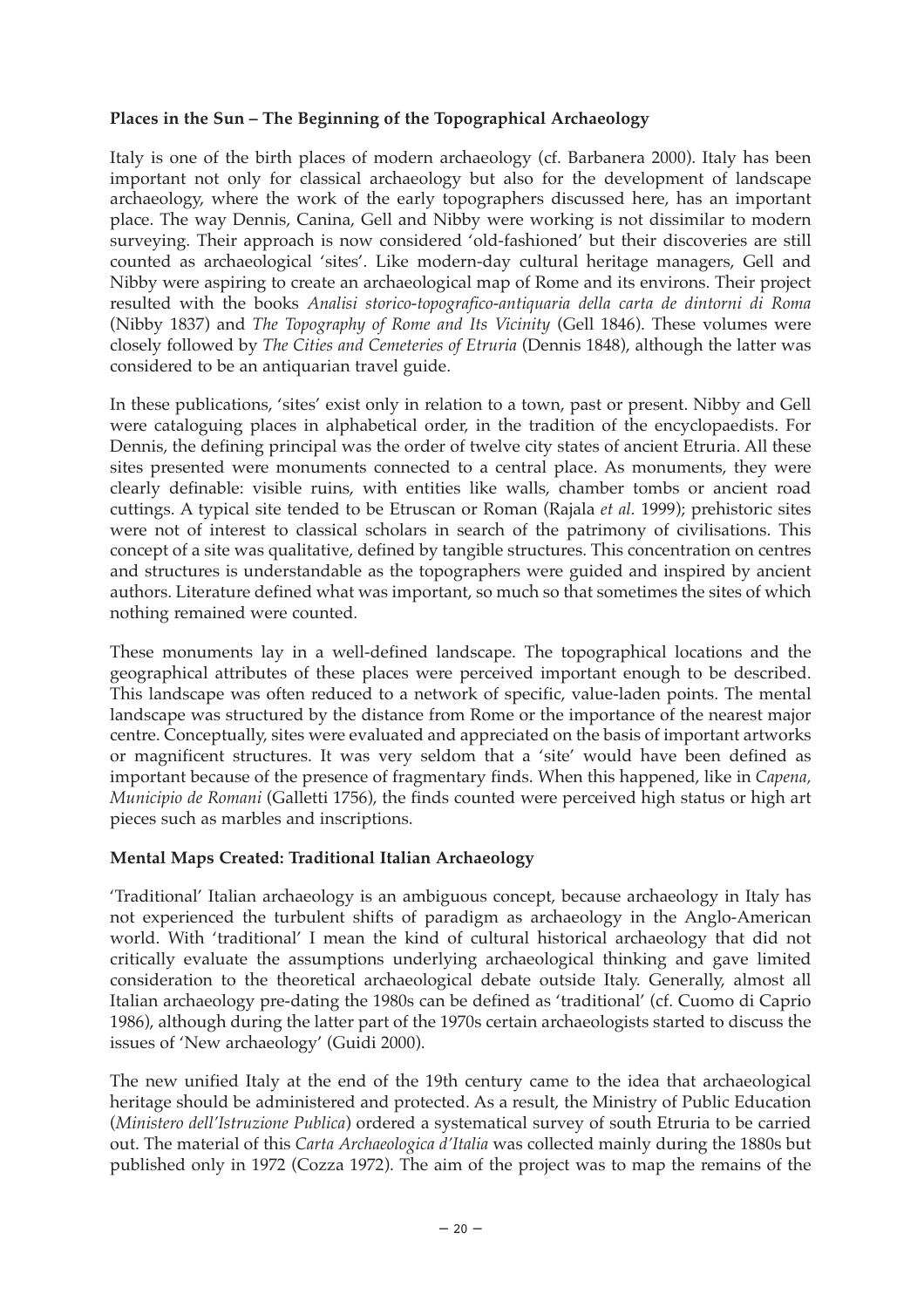ancient roads, and to collect new material, mostly from the Etruscan period (Barnabei 1894). This work stands as a testimony to the unchanged standards in defining 'sites'. For example, Etruscan or Faliscan *pagi* were often recognised on the basis of their geographical characteristics, rather than with archaeological finds. A resemblance of an important place with known ruins was enough to identify a 'site' – archaeological or literary evidence was not needed.

The views on real 'archaeological sites' were persistent. A 'site' was defined be the presence of high class finds such as marbles, art pieces, fine pottery and/or inscriptions. These were catalogued in the periodical *Notizie degli Scavi*. The outer looks of a site were firmly rooted in ideals: Roman sites had considerable structures (e.g. Lugli 1931–1940) and Etruscan centres lay on upper tufa plateaux surrounded by river valleys and cemeteries (e.g. Pallottino 1942). Prehistoric sites were Villanovan cemeteries or lake dwellings of *terramarcoli*. However, more than Etruscan or Roman archaeology, prehistoric archaeology relied on fragmentary evidence. Nevertheless, a typical prehistoric site was also a standardised concept, as Rellini's (1920) catalogue of caves with or without archaeological layers demonstrates.

As late as 1967 there was some astonishment when archaeologists found unexpectedly open Villanovan settlements, places described as '*luoghi ove mai avremmo pensato andare a cercare resti di insediamenti*' ('places where we would never have thought to go to look for the remains of settlements'; Colonna 1967: 9). A 'site' was still a highly qualitative concept, defined by clearly visible definite attributes. A real, recognised archaeological place had certain expected qualities. Furthermore, the guidance of ancient literature and the primacy of historical periods was still important (cf. Barbanera 1998; Guidi 2000).

## **The South Etruria Survey**

The British influence on Italian topographical studies has long traditions dating back to Gell and Dennis. At the beginning of the 19th century Thomas Ashby started his work of cataloguing monuments along the Roman roads radiating out of Rome (Ashby 1927). After the Second World War, when the Italian agricultural landscape was taken under deep plough, John Ward-Perkins and the archaeologists of the British School at Rome surveied south Etruria (Potter 1979). The methods of field walking was practised and propagated. 'Sites' were now recognised as buildings from concentrations of pottery sherds and building material and were recorded on maps as points with a grid reference (Kahane *et al.* 1968).

Pottery scatters were systematically searched for in order to study rural settlement. Furthermore, it was acknowledged that a multidisciplinary approach was needed since the landscape had been continuously altered by natural and artificial processes. Therefore, it was understood that not all past sites were to be found. Among the fieldworkers the differing find distributions and the existence of eroded colluvial material brought along fierce postdepositional discussions (pers. comm. Michael Craven). Much attention was given to the classification of finds, and qualitative definitions were formulated for predominantly Roman sites. The poorest sites were classified as huts whereas richer ones with high quality finds like marble and mosaic *tesserae* were either farms or villas (Kahane *et al.* 1968: 154). The size of a 'site' was systematically estimated only when Potter brought new methodological ideas from Britain (cf. Potter 1992). At that point in the late 1960s a 'site' became a quantitative entity.

The South Etruria survey gave stimulus to multiperiod surveys in 1970s and 1980s (Barker 1995b: 2). Later surveys encountered larger and vaguer scatters of surface finds in lower densities (Wightman 1981: 278). Although qualitative classifications were still applied (e.g. Whitehead 1994; see also Mattingly 2000), fieldworkers began to move towards quantitative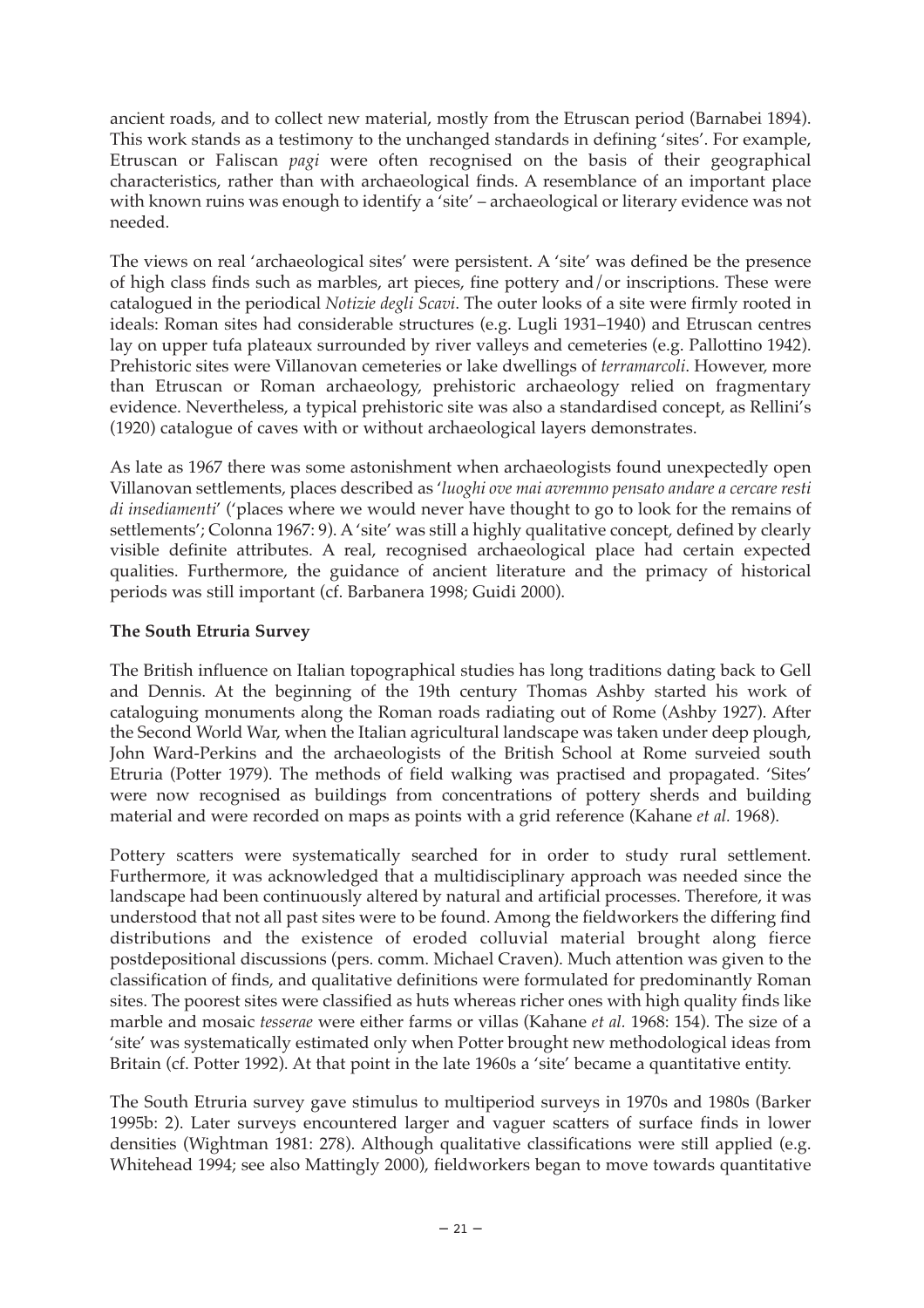measures. The classifications were based on the ranked sizes of spreads as well as the quality of finds. For example, in Molise (Lloyd & Barker 1981) the sites were ranked from small to very large. However, the definition of the boundaries of different size classes and comparison with other surveys remains difficult.

#### **New Archaeology, New Ideas, New Strategies**

After the South Etruria survey it became a common understanding that a site exhibits definable limits, represents recurring human activity and has a density above a certain limit (Cherry 1983: 394–395). However, the American theoretical debate after 'New Archaeology' presented new ways to think about sites. New definitions were formulated rigorously and this led to the creation of well-developed site hierarchies (Flannery 1976). Moreover, Thomas (1975) was promoting an idea of siteless survey, which introduced the idea of recording find densities systematically across a grid. This approach was applied in the Boeotia project in Greece (Bintliff & Snodgrass 1985) but not in Italy. Results allow presenting concentrations around site cores and declining pottery counts in site peripheries (Bintliff 1992: 89–97). Nevertheless, this was seen as a vehicle to define sites since the idea of confined sites and spatially limited living areas stayed. Thus, gridded survey was applied in Italy only to measure changing distributions at definite sites whereas the general collection unit was pragmatically defined as 'a field' (cf. Barker 1995a; Mattingly 2000: table 2.1.).

The concepts of 'halo' and 'non-sites' were also developed in Italian archaeology (Coccia & Mattingly 1992). 'Halo' were defined as less concentrated post-depositional spreading and 'non-sites' as archaeological 'background noise'. Distinguishing sites from background noise was based on required boundary values of densities, which were deduced through statistical analyses of fragment counts and weights of different material groups. As a result, a quantitative series of find density classes, running from 'light' to 'heavy', was created. The concept of 'background noise' was due to continuous human and natural interference, but it was also suggested that it could hide more temporary activities in the landscape (cf. Thomas 1975; Barker 1991).

The methodological refinement of the Mediterranean surveys has contributed to the understanding of the limitations of observing sites. It was soon realised that a site may be lost in the future because of site degradation and changes in visibility and land use (e.g. Cherry 1983: 398–399; Barker 1991). Although the concept of a site was seen in relation to natural and human activities in the study area, the whole idea in itself could be found unsatisfactory. When Paleolithic artifacts were collected in the Agro Pontino survey, idealized 'sites' made no sense. Thus, point-plotting of single finds was applied (Loving & Kamermans 1991). The resulting spots were considered in their totality (Koot 1991). The efforts to draw any boundaries were made only after a total pick-up and recording.

## **The Foreign Impact**

Foreign projects have had a profound impact on the way the Italian archaeologists have carried out their fieldwork. The processual theoretical basis was presented in the seminar *Economia e organizzazione del territorio nelle società protostoriche* held in 1979 (cf. Cardarelli 1992). In addition, collaborations between the Italians and the British gave practical influence (e.g. Montarrenti survey, Barker *et al.* 1986).

Most importantly, the building boom of the 1970s forced local students and amateurs to survey in the areas of expansion following the British example. Around Rome, many eastern suburbs were visited before and during the building works (cf. Quilici ND). This resulted in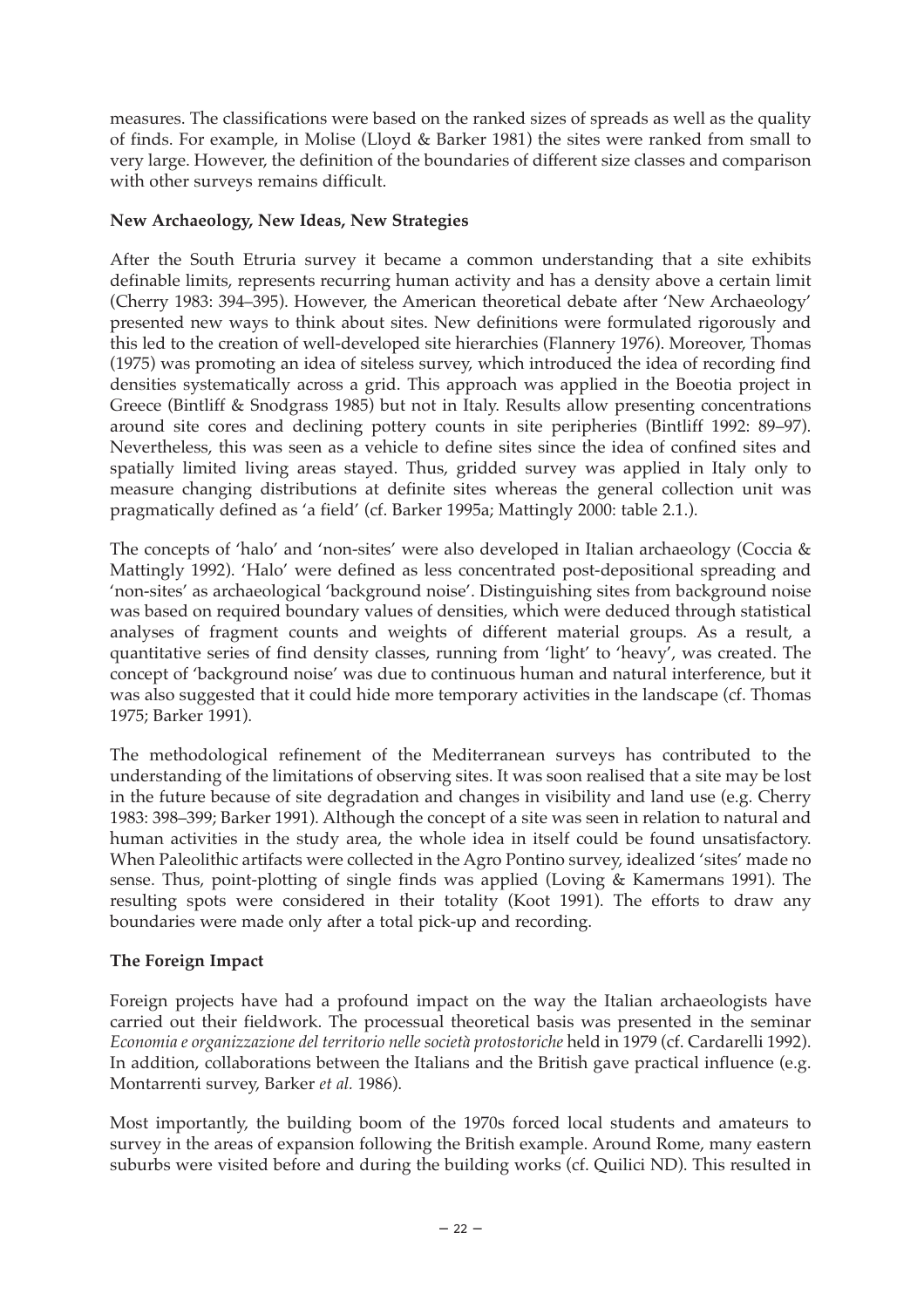a series of interventions from the part of the heritage management authorities (cf. Carboni & Ragni 1984: 47–48). The value of pottery scatters was acknowledged and projects such as the survey of the pre- and protohistoric sites in the administrative territory of Rome (Bietti Sestieri *et al.* 1984) were undertaken.

Much of the survey work around Rome was published in the volumes of *Latium vetus* and *Forma Italiae*. The ongoing conceptual changes can be seen in variations in mapping and presentation. Sometimes settlement sites were shown as an area (e.g. Morselli 1980), but sometimes only pre-Roman scatters had spatial extent whereas Roman sites were presented with symbols (e.g. Quilici & Quilici 1980). The standing structures could present the confines of a site (e.g. Quilici 1980). The approaches fluctuated between qualitative and more quantitative.

Students and amateurs often collaborated together in *Gruppo Archaeologico Italiano*. Surveys carried out reflected the changing ways of recording and defining sites. Salmi (1978) presented his sites as points of diagnostic material, whereas the Narce project (Camilli & Gazzetti 1993) used forms to record scatters with grid reference, size, density and visibility information. Generally, there has been a move to more quantitative recording also covering off-site areas. In addition, new fieldwork practices have been actively promoted (cf. Bernardi 1992; Rendeli 1993; Cambi and Terrenato 1994). Defining a site has often reflected an ideal; sites were expected to have continuous confined distributions of surface material with defined density values (Rendeli 1992: 66–69).

In Italy, as often elsewhere, the way GIS has been used has preserved the concept of a confined site. Although one could present continuous find densities in raster format, scholars still try to present sites as points or areas in vector format. Siteless raster or vector presentations have been propagated (pers. comm. Vince Gaffney), and density maps resulting from international projects have been published (e.g. Lock *et al.* 1999). Italian standard archaeological maps with bounded site areas have been presented in digital format (e.g. Cattani 1997). Furthermore, rank size analysis and other geographic analyses, practised from early on in Italy (e.g. Guidi 1985), have naturally encouraged defining site areas.

After two decades of quantifying the value of qualitative analysis has been newly recognised. The Roman bias of many of the survey projects (cf. Di Gennaro & Stoddart 1982) has led to the situation where new un-recognised early sites and unknown hidden prehistoric landscapes are emerging when more attention is directed towards low densities of fragile Neolithic and Bronze Age pottery (cf. Attema *et al.* 2001; Bintliff *et al.* 1999; Bintliff 2002). The progressive refinement of dating is seen as a future necessity (e.g. Bintliff 2002; Hayes 2000; Malone & Stoddart 2000; Patterson 2000; Patterson & Millett 1998). This has been the opinion of the central Italian archaeologists for a long time (e.g. Cambi & Terrenato 1994; Pacciarelli 2000). Therefore, the project of redating of the pottery from the South Etruria Survey was carried out mainly with the expertise of Italian archaeologists (cf. Patterson *et al.* 2004).

#### **Conclusions: The Different Scales of Sites**

Heritage management has always been interested in maintaining boundaries, and therefore, most archaeologists spend their time looking for site boundaries. As shown here, a site boundary is an essential part of modern conceptualisation of archaeology (cf. Carman 1999). Even if recording practices allow siteless surveys, like in the case of Agro Pontino, sites and their boundaries are still sought.

The concept of a site and the understanding of its characteristics have changed. Well into the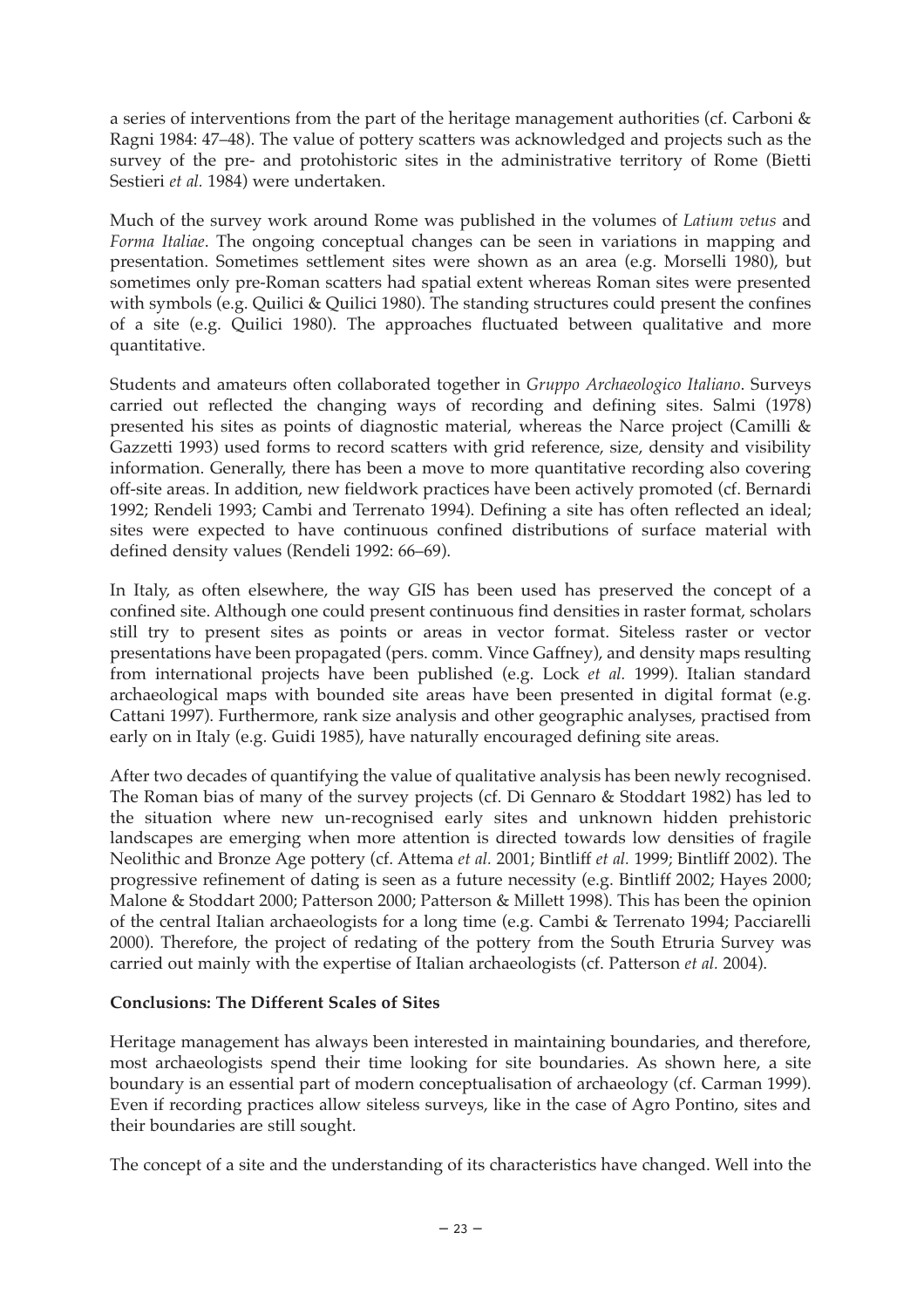20th century, a site was a monument or a place of an important find. There existed a very clear ideal of a typical site and these predefinitions biased the recognition of different sites. After the Second World War scatters of pottery and tile were recognised as 'proper sites' in central Italian archaeology. Originally, scatters were presented as points defined by a set of qualitative presences. Thus, a site was measured on a qualitative scale.

Gradually, quantitative attributes became increasingly important. At first, the extent of a site was considered essential, but later, find density became a defining attribute. These steps, together with blanket surveying have lead to the total recording of all areas covered and to the realisation of the existence of 'halos' and off-site distributions. Generally, the advances in archaeological theory and method have increased the understanding of the complex nature of a 'site' in the Italian context, and this in return has resulted in further advances. Ever more so now when qualitative find and fabric analysis has again become as important and significant as quantification.

#### **References**

Ashby, T. 1927. *Classical Topography of the Roman Campagna*. London.

- Attema, P., Burgers, G.-J., Van Joolen, E., van Leusen, M. & Mater, B. (eds.) 2002. *New Developments in Italian Landscape Archaeology*. Oxford.
- Attema, P., van Joolen, E. & van Leusen, M. 2001. A Marginal Landscape: Field Work on the Beach Ridge Complex near Fogliano (South Lazio). *Palaeohistoria* 41/42 (1999/2000): 149–162.
- Barbanera, M. 1998. *L'archeologia degli italiani. Storia, metodi e orientamenti dell'archeologia classica in Italia*. Roma.
- Barker, G. 1991. Approaches to Archaeological Survey. In G. Barker & J. Lloyd (eds.) *Roman Landscapes. Archaeological Survey in the Mediterranean Region. Archaeological Monographs of the British School at Rome* 2. London.
- Barker, G. 1995. *A Mediterranean Valley. Landscape Archaeology and Annales History in the Biferno Valley*. London.
- Barker, G. 1995. Landscape Archaeology in Italy Goals for the 1990s. In N. Christie (ed.) *Settlement and Economy in Italy 1500 BC to AD 1500. Papers of the Fifth Conference of Italian Archaeology. Oxbow Monograph* 41, pp. 1–12.
- Barker, G., Coccia, S., Jones, D. & Sitzia, J. 1986. The Montarrenti Survey, 1985: Integrating Archaeological, Environmental, and Historical Data. *Archeologia medievale* 13: 291–320.
- Barnabei, F. 1894. Degli scavi di antichità nel territorio falisco. *Monumenti antichi* iv: 6–30.
- Bernardi, M. (ed.) 1992. *Archeologia del Paesaggio. Quaderni del dipartimento di archeologia e storia delle arti. Sezione archeologica. Università di Siena* 30–31. Firenze.
- Bietti Sestieri, A. M. 1984. Introduzione. In A. M. Bietti Sestieri (ed.) *Preistoria e protostoria nel territorio di Roma. Lavori e studi di archeologia pubblicati dalla Soprintendenza archeologica di Roma* 3, pp. 5–10.
- Bintliff, J. 1992. Appearance and Reality: Understanding the Buried Landscape through New Techniques in Field Survey. In M. Bernandini (ed.) *Archeologia del Paesaggio. Quaderni del dipartimento di archeologia e storia delle arti. Sezione archeologica. Università di Siena* 30–31, pp. 79–137. Firenze.
- Bintliff, J. 2002. Density and Quantity are not Enough. In P. Attema, G.-J. Burgers, E. Van Joolen, M. van Leusen & B. Mater (eds.) *New Developments in Italian Landscape Archaeology*, pp. 28-35. Oxford.
- Bintliff, J. & Snodgrass, A. M., 1985. The Cambridge/Bradford Boeotian Expedition: The First Four Years. *Journal of Field Archaeology* 12: 123–161.
- Bintliff, J., Howard, P. & Snodgrass, A. M. 1999. The Hidden Landscape of Prehistoric Greece. *Journal of Mediterranean Archaeology* 12(2): 139–168.
- Cambi, F. & Terrenato, N. 1994. *Introduzione all'archeologia del paesaggio*. Roma.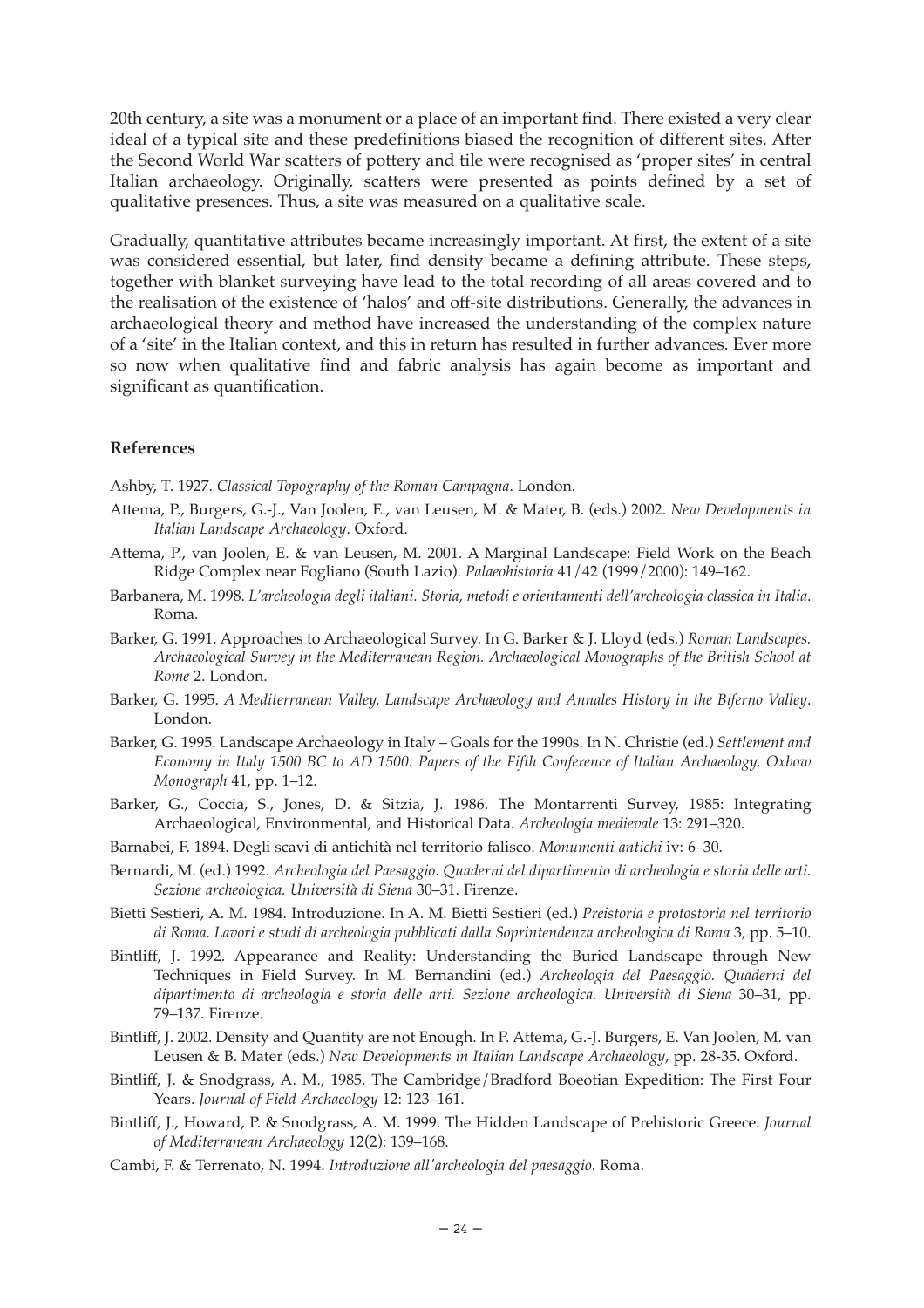- Camilli, A. & Gazzetti, G. 1993. Progetto Narce. Ricognizioni intensive in Etruria meridionale tiberina. *Archeologia, Uomo, Territorio* 12: 7–15.
- Carboni, G. & Ragni, E. 1984. Ricognizioni di superficie F. 25. In A. M. Bietti Sestieri (ed.) *Preistoria e protostoria nel territorio di Roma. Lavori e studi di archeologia pubblicati dalla Soprintendenza archeologica di Roma* 3, pp. 47–63.
- Cardarelli, A. 1982. Gli studi sul territorio nell'archeologica britannica: alcuni recenti indirizzi di ricerca. *Dialoghi di Archeologia* 2: 11–18.
- Carman, J. 1999. Settling on Sites: Constraining on Concepts. In J. Brück & M. Goodman (eds.) *Making Places in the Prehistoric World: Themes in Settlement Archaeology*. London.
- Cattani, M. 1997. GIS e carta archeologica della provincia di Modena. In A. Gottarelli *Sistemi informativi e reti geografiche in archeologia: GIS-Internet. Quaderni del dipartimento di archeologica e storia delle arti. Sezione archeologica. Università di Siena* 42, pp. 113–134. Firenze.
- Cherry, J. F. 1983. Frogs around the Pond: Perspectives on Current Archaeological Survey Projects in the Mediterranean Region. In D. W. Rupp and D. R. Keller (eds.) *Archaeological Survey in the Mediterranean Area. BAR International Series* 155, pp. 375–416.
- Coccia, S. & Mattingly, D. (eds.) 1992. Settlement History, Environent and Human Exploitation of an Intermontane Basin in the Central Apennines: The Rieti Survey, 1988–1991, part 1' *Papers from the British School at Rome* 60, pp. 213–290.
- Colonna, G. 1967. L'Etruria meridionale interna dal villanoviano alle tombe rupestre. *Studi Etruschi* 35: 3–30.
- Cozza, L. 1972. Storia della Carta archeologica d´Italia (1881–1897). In C. F. Gamurrini, A. Cozza, A. Pasqui & R. Mengarelli (eds.) *Carta Archeologica d´Italia (1881–1897). Materiali per l´Etruria e la Sabina. Forma Italiae. Serie II* – documenti I, pp. 429–459.
- Cuomo di Caprio, N. 1986. Onde di propagazione della New Archaeology in Italia. *Rivista di Archeologia* 10: 59–71.
- Dennis, G. 1848. *The Cities and Cemeteries of Etruria*. London.
- Di Gennaro, F. 1982. Organizzazione del territorio nell'Etruria meridionale protostorica: applicazione di un modello grafico. *Dialoghi di Archeologia* 2: 102–112.
- Di Gennaro, F. & Stoddart, S. 1982. A Review of the Evidence for Prehistoric Activity in Part of South Etruria. *Papers from the British School at Rome* 50, pp. 1–21.
- Dunnell, R. C. & Dancey, W. S. 1983. The Siteless Survey: A Regional Scale Data Collection Strategy. In M. Schiffer (ed.) *Advances in Archaeological Method and Theory*. Volume 6: 267–287.
- Flannery, K. V. 1976. Evolution of Complex Settlement Systems. In K. V. Flannery (ed.) *The Early Mesoamerican Village*, pp. 162–173. New York.
- Francovich, F. & Patterson, H. (eds.) 2000. *Extracting Meaning from Ploughsoil Assemblages. The Archaeology of Mediterranean Landscapes* 5. Oxford.
- Galletti, P. 1756. *Capena, Municipio de Romani discorso di D. Pierluigi Galletti casinense intorno al sito del medesimo con varie notizie del castello diruto di Civitucula porto nella provincia del patrimonio*. Roma.
- Gell, W. 1834–46. *The Topography of Rome and Its Vicinity*. London.
- Guidi, A. 1985. An Application of the Rank Size Rule in the Middle Tyrrhenian Area. In C. Malone & S. Stoddart (eds.) *Papers in Italian Archaeology IV. Vol. 3: Patterns in Protohistory. BAR International Series* 245, pp. 217–242. Oxford.
- Guidi, A. 1988. *Storia della paletnologia*. Bari.
- Guidi, A. 1994. *I metodi della ricerca archeologica*. Roma-Bari.
- Guidi, A. 2000. La storia dell'archeologia preistorica italiana nel contesto europeo. In N. Terrenato (ed.) *Archeologia teorica*, pp. 23–37. Firenze.
- Hayes, J. W. 2000. The Current State of Roman Ceramic Studies in Mediterranean Survey, or Handling Pottery from Surveys. In R. Francovich & H. Patterson (eds.) *Extracting Meaning from Ploughsoil Assemblages. The Archaeology of Mediterranean Landscapes* 5, pp. 105–109. Oxford.
- Kahane, A., Murray Threipland, L. & Ward-Perkins 1968. *The Ager Veientanus, North and East of Veii. Papers of the British School at Rome* 36.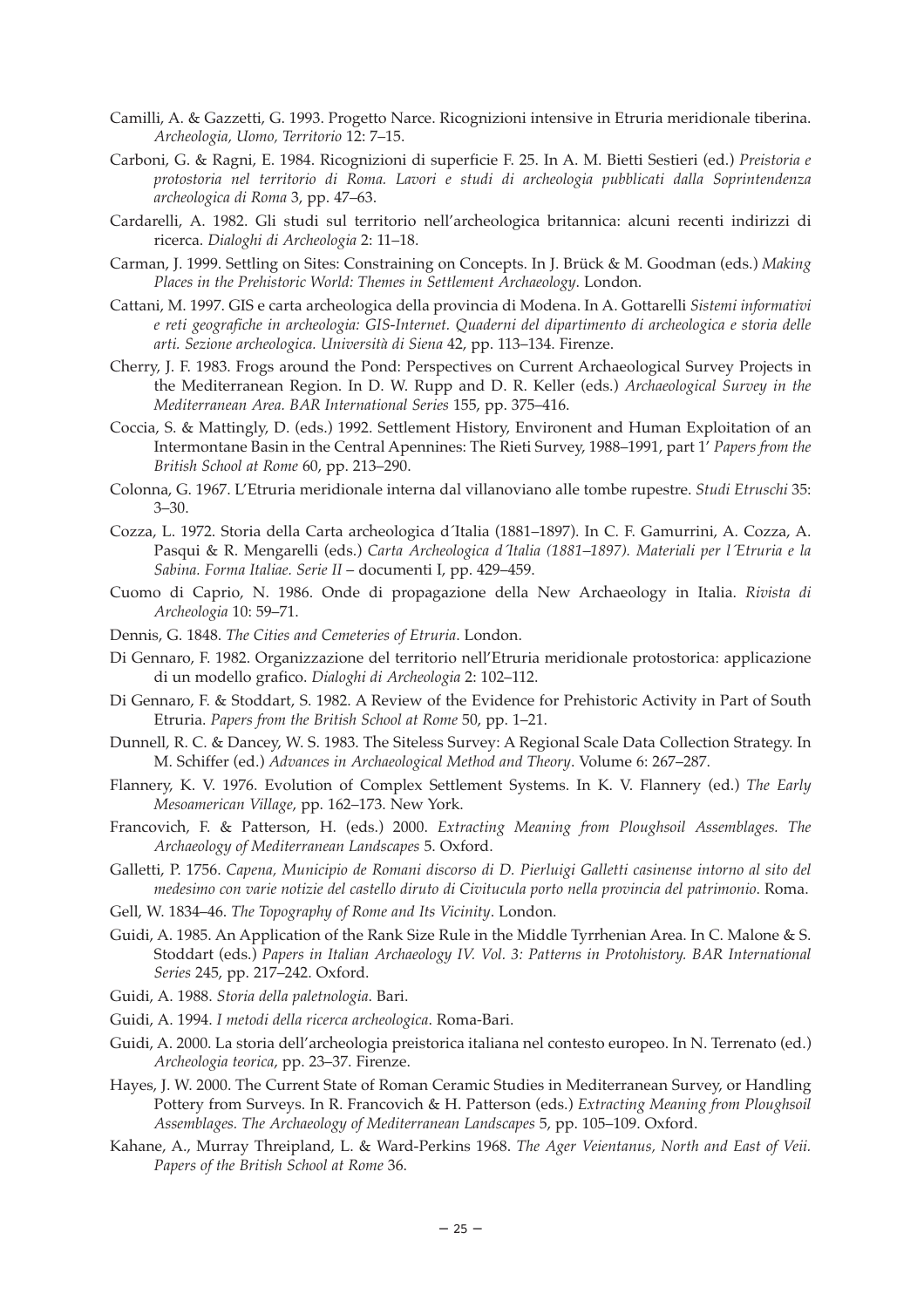- Koot, C. W. 1991. The Analysis of the Ceramics of the Agro Pontino Survey. In A. Voorrips, S. H. Loving & H. Kamermans (eds.) *The Agro Pontino Survey Project. Studies in Prae en Protohistorie* 6, pp. 117–131.
- Lloyd, J. A. & Barker, G. 1981. Rural Settlement in Roman Molise: Problems of Archaeological Survey. In G. Barker & R. Hodges (eds.) *Archaeology and Italian Society. BAR International Series* 102, pp. 289–304.
- Lock, G., Bell, T. & Lloyd, J. 1999. Towards a Methodology for Modelling Surface Survey Data: The Sangro Valley Project. In M. Gillings, D. Mattingly & J. van Dalen (eds.) *Geographical Information Systems and Landscape Archaeology. The Archaeology of Mediterranean Landscapes* 3, pp. 55–65. Oxford.
- Loney, H. L. 2002. Themes and Models in the Development of Italian Prehistory. *Journal of Mediterranean Archaeology* 15.2: 199–215.
- Loving, S. H. & Kamermans, H. 1991. Field Trials and Errors: Field Methods Used in the Agro Pontino Survey. In A. Voorrips, S. H. Loving & H. Kamermans (eds.) *The Agro Pontino Survey Project. Studies in Prae en Protohistorie* 6, pp. 79–86.
- Lugli, G. 1931–1940. *I monumenti artichi di Roma e suburbio* I III. Roma.
- Malone, C. & Stoddart, S. 2000. The Current State of Prehistoric Ceramic Studies in Mediterranean Survey. In R. Francovich & H. Patterson (eds.) *Extracting Meaning from Ploughsoil Assemblages. The Archaeology of Mediterranean Landscapes* 5, pp. 95–104. Oxford.
- Mattingly, D. 2000. Methods of Collection, Recording and Quantification. In R. Francovich & H. Patterson (eds.) *Extracting Meaning from Ploughsoil Assemblages. The Archaeology of Mediterranean Landscapes* 5, pp. 5–15. Oxford.
- Morselli, C. 1980. *Sutrium. Forma Italiae* VII: 7.
- Nibby, A. 1837. *Analisi storico-topogtafico-antiquaria della Carta del dintorni di Roma*. Rome.
- Pacciarelli, M. 2000. *Dal villaggio alla città: la svolta protourbana del 1000 a.C. nell'Italia tirrenica. Grandi contesti e problemi della protostoria italiana* 4. Firenze.
- Pallottino, M. 1942. *Etruscologia*. Milano.
- Patterson, H. 2000. The Current State of Early Medieval and Medieval Ceramic Studies in Mediterranean Survey. In R. Francovich & H. Patterson (eds.) *Extracting Meaning from Ploughsoil Assemblages. The Archaeology of Mediterranean Landscapes* 5, pp. 110–120. Oxford.
- Patterson, H. (ed.) 2004. *Bridging the Tiber. Approaches to Regional Archaeology in the Middle Tiber Valley. Archaeological Monographs of the British School at Rome* 13. London.
- Patterson, H., di Gennaro, F., Di Giuseppe, H., Fontana, S., Rendeli, M., Sansoni, M., Schiappelli, A. & Witcher, R. 2004. The Re-evaluation of the South Etruria Survey: The First Results from Veii. In H. Patterson (ed.) *Bridging the Tiber. Approaches to Regional Archaeology in the Middle Tiber Valley. Archaeological Monographs of the British School at Rome* 13, pp. 11–28.
- Patterson, H. and Millett, M. 1998. The Tiber Valley Project. *Papers from the British School at Rome* 1998, pp. 1–20.
- Peroni, R. 1992. Preistoria e protostoria. La vicenda degli studi in Italia. In M. Angle *et al.* (eds.) *Le vie della preistoria*, pp. 9–70. Roma.
- Potter, T. W. 1979. *The Changing Landscape of South Etruria*. London.
- Potter, T. W. 1992. Reflections on Twenty-five Years' Fieldwork in the Ager Faliscus. Approaches to Landscape Archaeology. In M. Bernardi (ed.) *Archeologia del Paesaggio. Quaderni del dipartimento di archeologia e storia delle arti. Sezione archeologica. Università di Siena* 30–31, pp. 637–666. Firenze.
- Quilici, L. ND *Inventario e localizzazione dei beni culturali archeologici nel territorio del comune di Roma*. Roma.
- Quilici, L. 1980. *Collatia. Forma Italiae* I: 10. Roma.
- Quilici, L. & Quilici, S. 1980. *Crustumerium. Latium Vetus* 3. Roma.
- Rajala, U., Harrison, A. & Stoddart, S. 1999. The Enhancement of the South Etruria Survey. GIS in the Study of the Research History of the Southern Faliscan Area. In *Archaeology in the Age of Internet – CAA97. Computer Applications and Quantitative Methods in Archaeology. Anniversary Conference.*